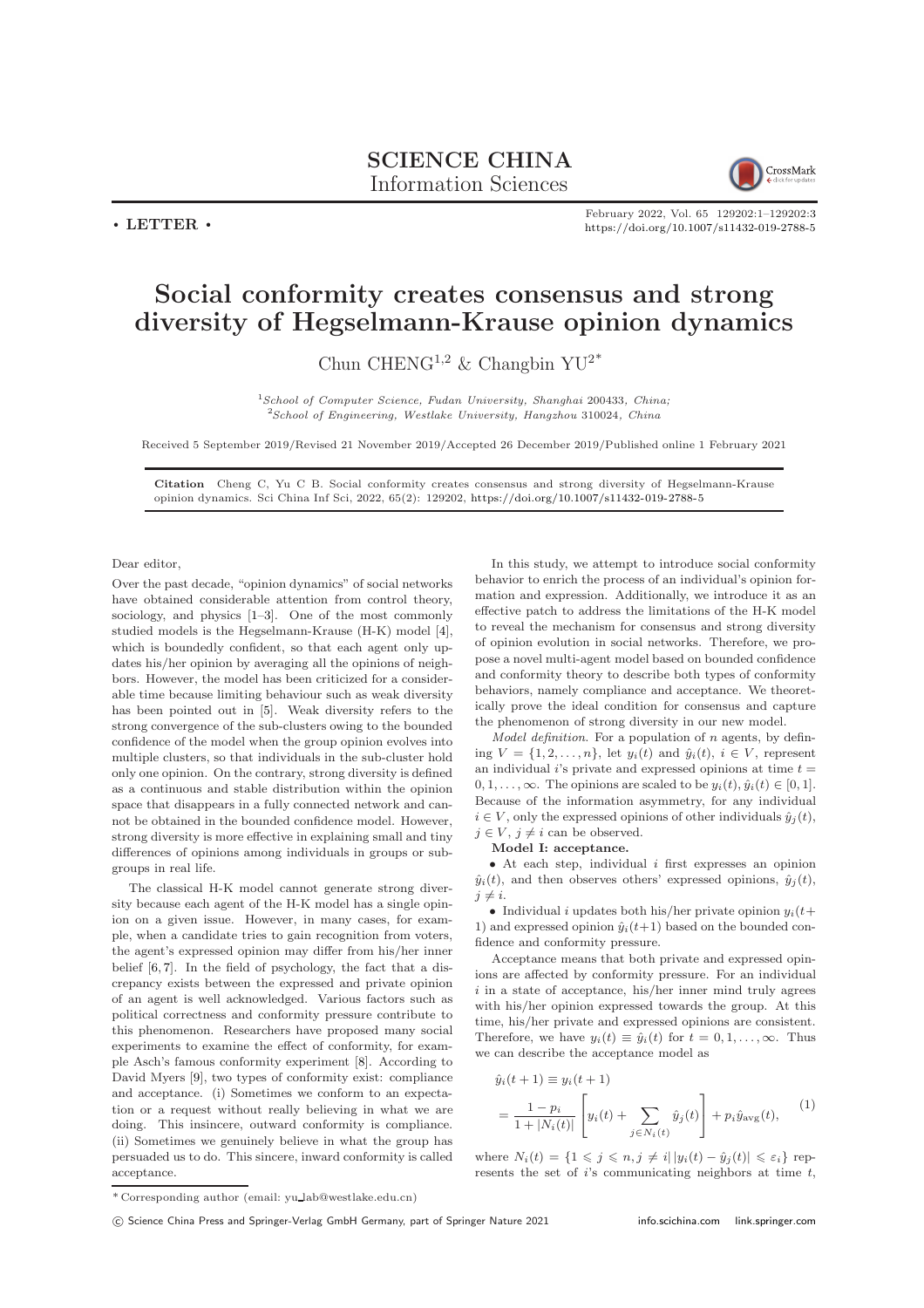<span id="page-1-1"></span>

**Figure 1** (Color online) Opinion evolution of  $n = 50$  agents with  $\varepsilon = 0.15$  and different group pressure levels. (a)  $p = 0.2$ ; (b) p  $= 0.4$ ; (c)  $p = 0.6$ .

the constant  $\varepsilon_i \in (0, 1]$  is the confidence interval of agent i, and  $|N_i(t)|$  is the cardinality counting of  $N_i(t)$ . The value  $\hat{y}_{\text{avg}}(t) = \frac{1}{n} \sum_{j=1}^{n} \hat{y}_j(t)$  represents the group public opinion. Here, constant  $p_i \in (0,1]$  describes the level of pressure to conform to the public opinion. Notably, if  $p_i = 0$ , the model will directly revert to the classic H-K model.

## Model II: compliance.

 $\bullet$  At each step, individual *i* first expresses an opinion  $\hat{y}_i(t)$ , and then observes others' expressed opinions,  $\hat{y}_i(t)$ ,  $j\neq i.$ 

• Individual *i* updates his/her private opinion  $y_i(t + 1)$ based on the bounded confidence.

• Individual *i* updates his/her expressed opinion  $\hat{y}_i(t+1)$ under conformity pressure.

In the case of compliance, the individual  $i$  does not have conformity in his/her heart; however, he/she still expresses an opinion that is close to the public opinion because of the pressure of conformity. Individual i updates his/her private opinion as

$$
y_i(t+1) = \frac{1}{1+|N_i(t)|} \left[ y_i(t) + \sum_{j \in N_i(t)} \hat{y}_j(t) \right]
$$
 (2)

and determines his/her expressed opinion according to

$$
\hat{y}_i(t+1) = (1 - p_i)y_i(t+1) + p_i\hat{y}_{\text{avg}}(t),\tag{3}
$$

where  $N_i(t) = \{1 \leq j \leq n, j \neq i | |y_i(t) - \hat{y}_j(t)| \leq \varepsilon_i \}$  represents the set of  $i$ 's communicating neighbors at time  $t$ .

Opinion consensus in Model I. We make the following assumption and then introduce our main result in the acceptance model.

<span id="page-1-0"></span>Assumption 1. Without losing generality, we set the same confidence interval  $\varepsilon$  and pressure leve p for each agent in the group, such as  $\varepsilon_i = \varepsilon \in (0, 1], p_i = p \in (0, 1], \forall i \in V$ .

Theorem 1. In Model I, if Assumption [1](#page-1-0) holds, opinion consensus can be reached in finite time, and the upper bound of convergence time is  $T^* = \left[\frac{n(1-\varepsilon)}{2p\varepsilon}\right] + 1$ .

Opinion consensus in Model II. We provide an ideal condition for opinion consensus in the compliance model.

Theorem 2. In Model II, if Assumption [1](#page-1-0) holds, considering the condition that

$$
N_i(t) \neq \emptyset, \quad \forall i \in V, \ t \in \mathbb{N}, \tag{4}
$$

then the consensus of private opinion  $y(t)$  and expressed opinion  $\hat{y}(t)$  can be reached in finite time  $T_1^*$ , and we have  $y(t) = \hat{y}(t)$ , for  $t > T_1^*$ .

Condition  $(4)$  indicates that each agent *i* always maintains communication with at least one of the other agents in the group. Final group consensus is guaranteed in this constant communication situation.

Fragmentation phenomenon in Model II. Note that in the classic H-K model, the distance of opinions between two agents *i* and *j* at the final stable state will be  $\delta_{ij}^t =$  $|y_i(t) - y_j(t)| > \varepsilon$ , or  $\delta_{ij}^t = 0$ . Therefore, only weak diversity can be observed. Now, we define the distance of expressed opinions between two agents i and j as  $\Delta_{ij}^t$  =  $|\hat{y}_i(t) - \hat{y}_j(t)|$ , and the distance of private opinions as  $\delta_{ij}^t =$  $|y_i(t) - y_j(t)|$ . Subsequently, the model presents the following properties of strong diversity.

**Proposition 1.** Suppose  $T^*$  is the time when Model II converges to the stable state. If  $\delta_{ij}^t \to 0$ ,  $i, j \in V$ , for  $t > T^*$ , then we have  $\Delta_{ij}^t \rightarrow 0$  and thus strong diversity of expressed opinions exists between agents  $i$  and  $j.$ 

Proposition 2. In Model II, suppose that Assumption [1](#page-1-0) holds. Then, for all  $t \in \mathbb{N}$ , we have

$$
|\hat{y}_{\max}(t) - \hat{y}_{\min}(t)| \leq |y_{\max}(t) - y_{\min}(t)|.
$$

Therefore, we find that the gap of expressed opinions is less than or equal to the gap of private opinions in the group, implying that in real life, the actual divergence of group opinions can possibly be considerably larger than the apparent divergence.

Example of Model II. Consider a simple network of  $n=50$ agents whose initial private and expressed opinions are uniformly distributed in the space  $y(0) = \hat{y}(0) \in [0, 1]$ . Without loss of generality, we set  $\varepsilon_i = \varepsilon$  and  $p_i = p$  for all  $i \in V$ . The time evolution of the group with different pressure lev-els p is shown in Figure [1](#page-1-1) in which  $n = 50$  and  $\varepsilon = 0.15$  have been set. As the pressure level  $p$  increases, the final opinions step from consensus (conformity) to fragmentation (plurality). As observed in Figure [1\(](#page-1-1)a), an appropriate pressure level can guarantee the consensus of the group. However, when the pressure level gradually grows larger, the marginal agents will split from the group, and therefore, the number of marginal agents increases with the pressure level, as shown in Figures [1\(](#page-1-1)b) and (c). Interestingly, the polarization of the two central clusters can be observed in Figure  $1(c)$  $1(c)$  with  $p = 0.6$ .

Conclusion. In this study, we relax the bounded confidence assumption that generates opinion clustering only with weak diversity in the H-K model by applying social conformity theory. We establish a novel model for two different types of conformity behaviors: acceptance and compliance. In the case of acceptance, we proved that the model could